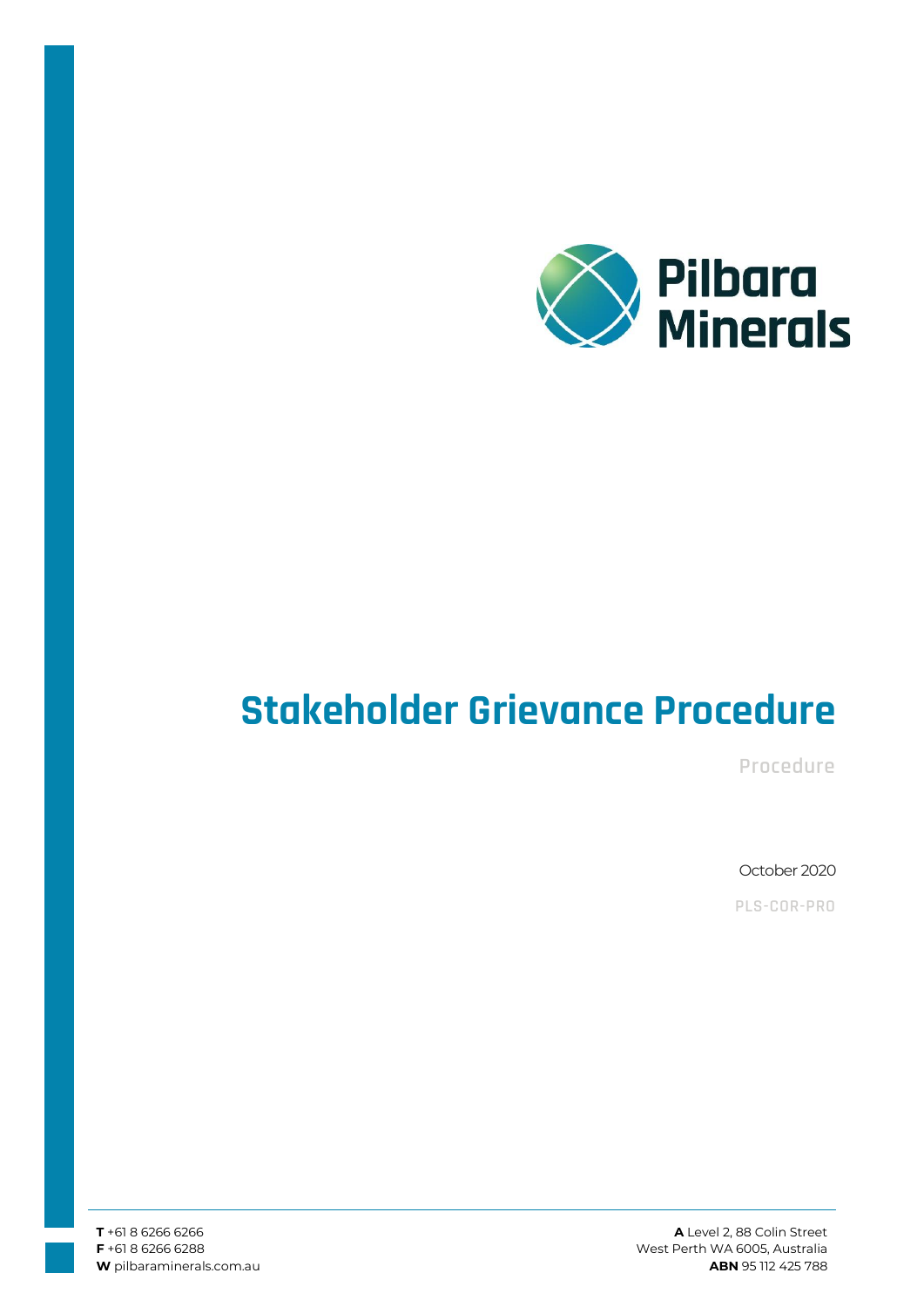

# **VERSION CONTROL**

| $\circ$ | <b>Issue for Use</b> | L Reddi  | Jason Cross | K Brinsden | 07/10/2020 |
|---------|----------------------|----------|-------------|------------|------------|
| Rev     | Description          | Prepared | Checked     | Authorised | Date       |

THIS DOCUMENT IS UNCONTROLLED WHEN PRINTED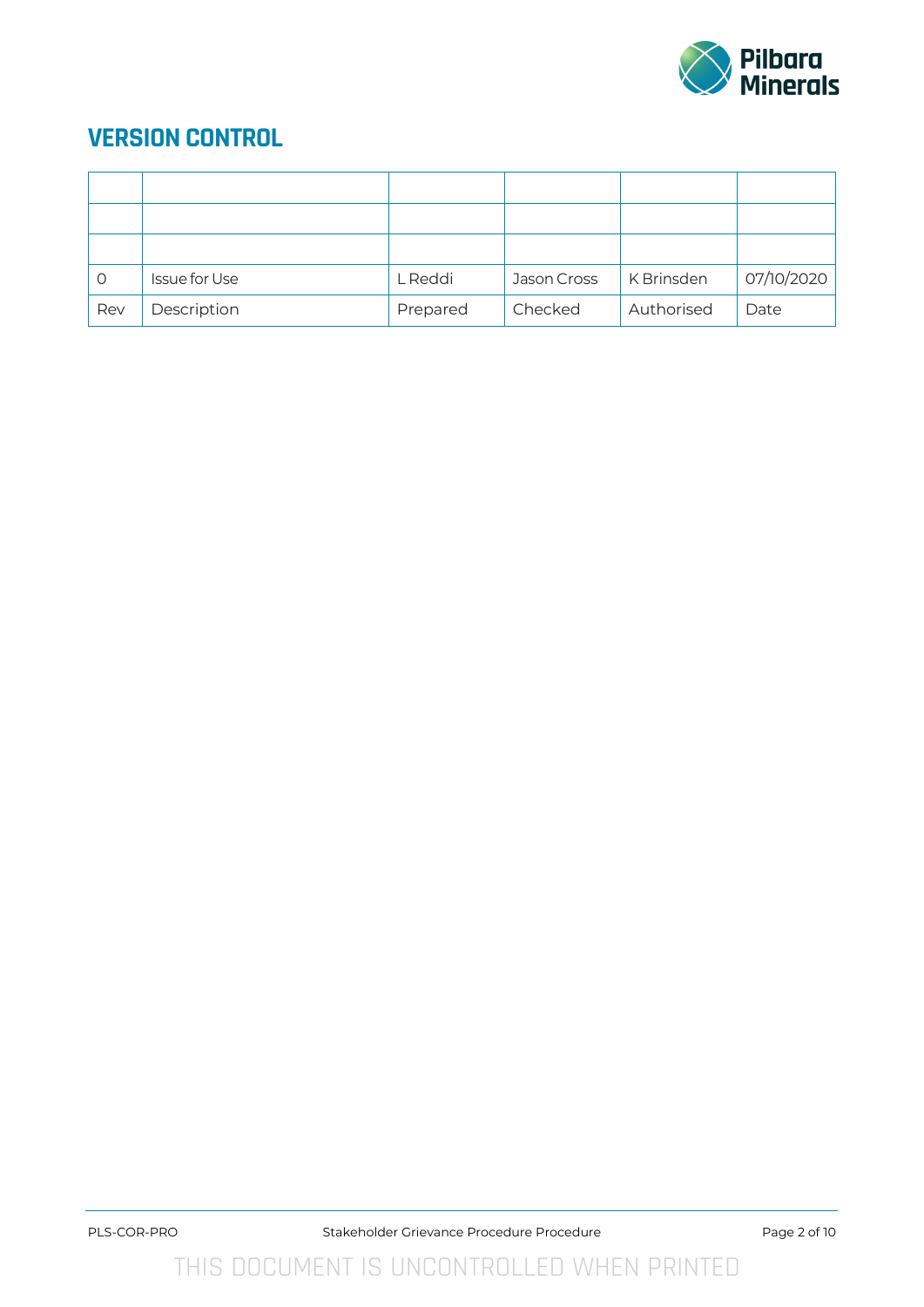

### **CONTENTS**

| 1.   |    |
|------|----|
| 2.   |    |
| 3.   |    |
| 4.   |    |
| 5.   |    |
| 6.   |    |
| 7.   |    |
| 7.1  |    |
| 7.2  |    |
|      |    |
|      |    |
| 7.3  |    |
| 7.4  |    |
| 7.5  |    |
| 7.6  |    |
| 7.7  |    |
| 7.8  |    |
| 7.9  |    |
| 7.10 |    |
| 7.11 |    |
| 7.12 |    |
| 8.   | .9 |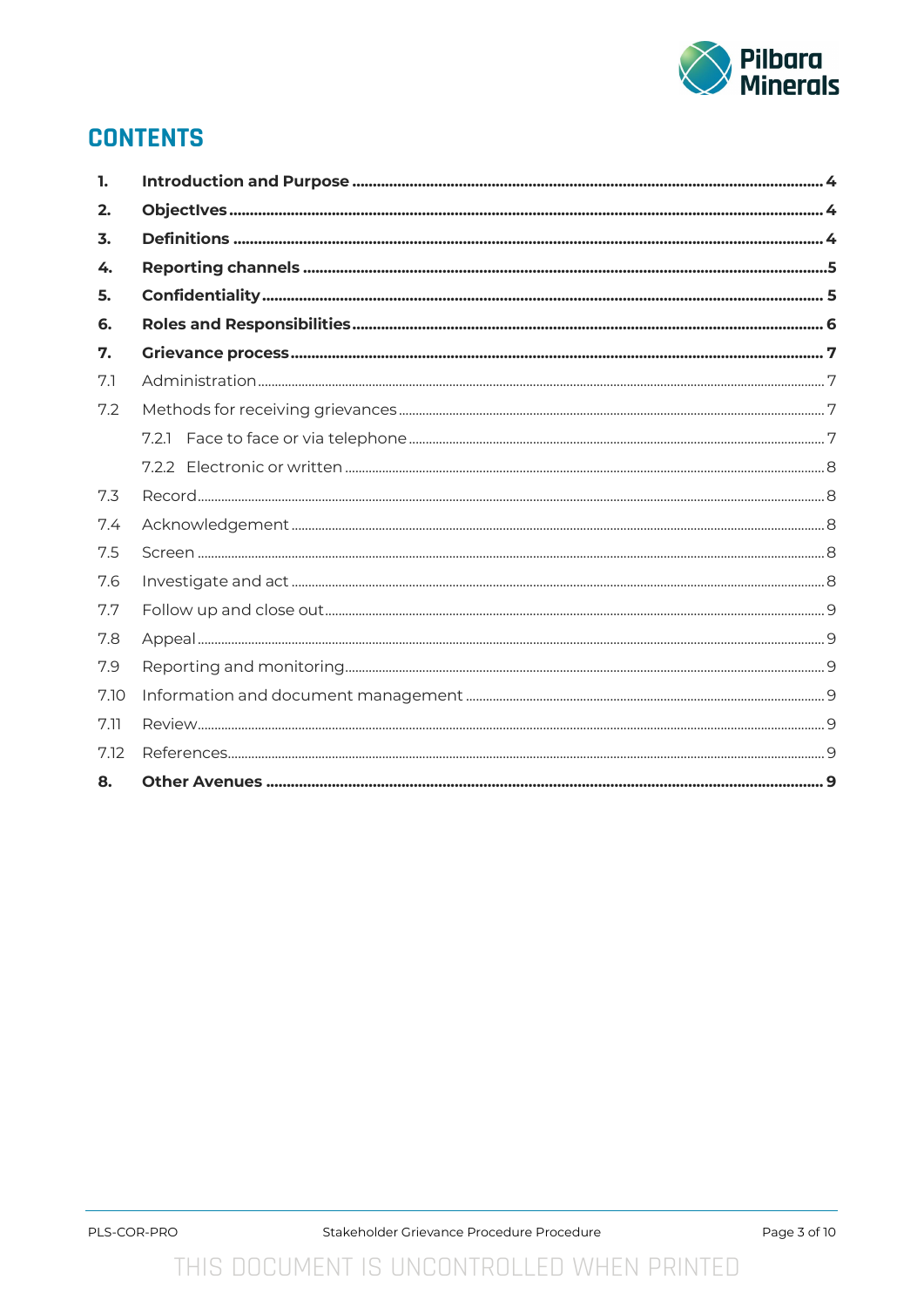

### **1. INTRODUCTION AND PURPOSE**

The purpose of this document is to outline and formalise the grievance management process for Pilbara Minerals Limited's (Pilbara Minerals or the Company) and its stakeholders.

This grievance procedure provides a process for Pilbara Minerals' stakeholders to have their concerns heard, investigated and responded to by the Company within an appropriate timeframe.

This procedure has been developed by Pilbara Minerals with the intent of managing any stakeholder complaints in a transparent, fair and credible manner for all parties. While also supporting Pilbara Minerals to deliver on its commitment to 'Valuing our Partners' under 'What we Stand for' by creating a foundation for dialogue between Pilbara Minerals and its stakeholder, both positive and negative, to build open and respectful relationships.

This procedure applies to all external stakeholders who are involved with or impacted by Pilbara Minerals' business, mining and exploration activities. It does not apply to internal stakeholder grievances which is covered by an internal process.

# **2. OBJECTIVES**

The objective of this grievance procedure is to:

- Provide avenues for stakeholders to lodge formal complaints with the Company.
- Provide a framework for stakeholders' issues or concerns to be addressed in a timely and effective manner by Pilbara Minerals.
- Investigate, record and monitor stakeholders' concerns.
- Provide transparency as to how Pilbara Minerals' manages and responds to stakeholder concerns
- and issues.
- Support Pilbara Minerals' reputation as an organisation that values its partners (stakeholders) and a responsible Australian mining company.

# **3. DEFINITIONS**

Table 1: Definitions

| <b>TERM</b>                                     | <b>DEFINITION</b>                                                                                                                                                                                  |
|-------------------------------------------------|----------------------------------------------------------------------------------------------------------------------------------------------------------------------------------------------------|
| Grievance (same as complaint, issue or concern) | A perceived or actual injustice, issue or<br>concern pertaining to Pilbara Minerals or its<br>contractors that an individual or group and<br>would like appropriately addressed by the<br>Company. |
| Grievance process                               | Formalised process to listen, understand,<br>assess and resolve a stakeholder's or<br>stakeholder group's grievance about the<br>Company's activities and/or its employees or<br>contractors.      |
| Employee                                        | An individual that is employed under a<br>contract with Pilbara Minerals.                                                                                                                          |

PLS-COR-PRO Stakeholder Grievance Procedure Procedure Procedure Page 4 of 10

# THIS DOCUMENT IS UNCONTROLLED WHEN PRINTED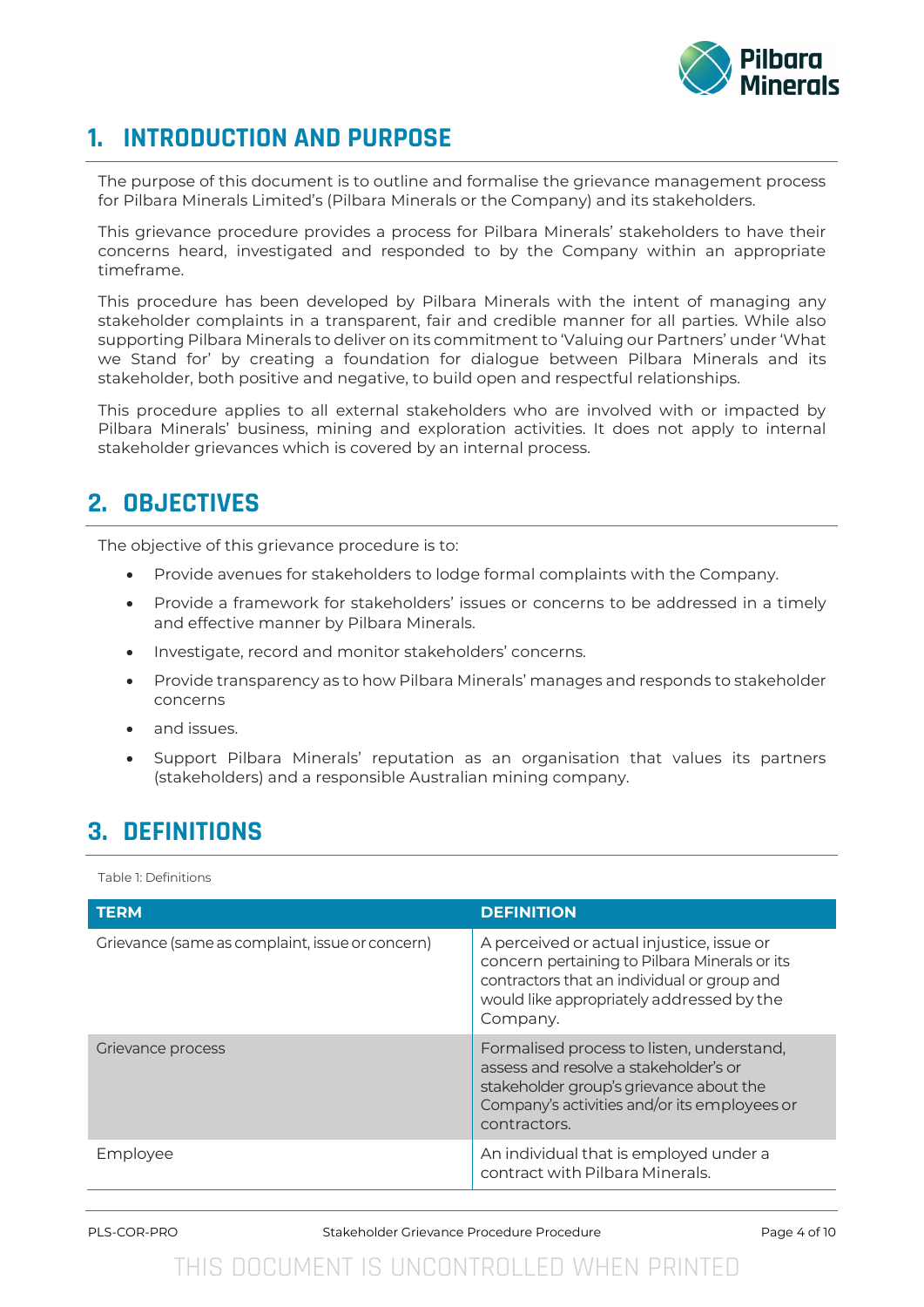

| Contractors          | A third party that has been contractually<br>engaged to deliver work for the Company.                                                                                                                                |
|----------------------|----------------------------------------------------------------------------------------------------------------------------------------------------------------------------------------------------------------------|
| External Stakeholder | An individual or group that has an interest in or<br>is affected by the Company and/or its<br>operations. In respect of this policy, this<br>definition does not include employees or<br>contractors of the Company. |
| INX InControl system | Pilbara Minerals' workplace health and<br>safety management system.                                                                                                                                                  |
| Resolution           | Actions taken by Pilbara Minerals to resolve<br>a grievance.                                                                                                                                                         |

# **4. REPORTING CHANNELS**

A combination of face to face and electronic communication channels have been established to support stakeholders in lodging a formal grievance with the Company (see Table 2). Different channels enable stakeholders to choose the option most appropriate to their circumstance to communicate their grievance with Pilbara Minerals. The Company will communicate this procedure via the website and directly to key stakeholders to ensure they understand how they can lodge a grievance and to provide transparency as to how grievances will be reported and addressed by Pilbara Minerals.

Table 2: Grievance reporting channels

| <b>CHANNEL</b>         | <b>CONTACT</b>                                                                                                                                                    |
|------------------------|-------------------------------------------------------------------------------------------------------------------------------------------------------------------|
| By phone               | Telephoning Pilbara Minerals' Perth office on (08)<br>6266 6266 and speaking with Pilbara Minerals'<br>Corporate Affairs Manager or Health and<br>Safety Manager. |
| Written correspondence | Via email to admin@pilbaramienerals.com.au or<br>Via post to PO Box 884, WEST PERTH, WA, 6872                                                                     |
| Face to face           | To any Pilbara Minerals' employee.                                                                                                                                |
| Via website            | Using the online submission form at<br>pilbaraminerals.com.au/site/contact/contact-us                                                                             |

# **5. CONFIDENTIALITY**

Personal details of stakeholders will not be released to any third party. These details will only be used internally by the Company to support the investigation and subsequent resolution of the grievance. In the instance that a grievance involves a specific employee or contractor, personal details of the stakeholder lodging the grievance will not be released to these parties without prior permission. For transparency, grievances will be reported in the Company's Annual Sustainability Report as a total number and aggregated into categories that will not identify individual stakeholders.

# **6. ROLES AND RESPONSIBILITIES**

Roles and responsibilities of Pilbara Minerals' employees that will be involved in the investigation and

PLS-COR-PRO Stakeholder Grievance Procedure Procedure Procedure Page 5 of 10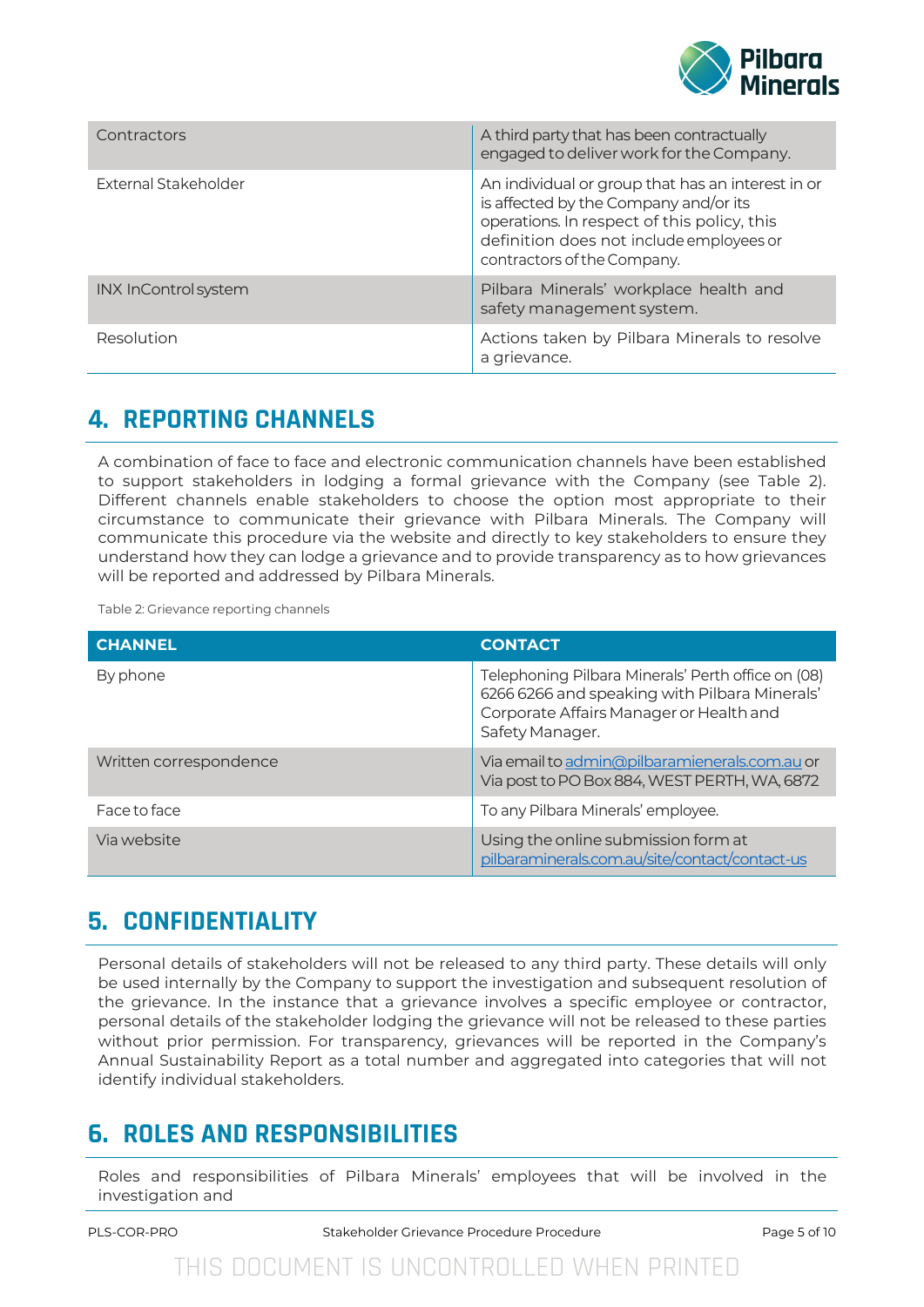

#### resolution of the grievance is outlined in table 3.

Table 3: Roles and responsibilities

| <b>ROLE</b>                                                                                                                                                                                                                                                              | <b>RESPONSIBILITY</b>                                                                                                                                                                                                                                                                                                                                                                                                                                                                                                                                                                                                                                                                                                                                                                    |  |
|--------------------------------------------------------------------------------------------------------------------------------------------------------------------------------------------------------------------------------------------------------------------------|------------------------------------------------------------------------------------------------------------------------------------------------------------------------------------------------------------------------------------------------------------------------------------------------------------------------------------------------------------------------------------------------------------------------------------------------------------------------------------------------------------------------------------------------------------------------------------------------------------------------------------------------------------------------------------------------------------------------------------------------------------------------------------------|--|
| Grievance Officer<br>The following positions within Pilbara Minerals<br>have the added responsibility of performing the<br>role of the Grievance Officer when required:<br>Manager Corporate Affairs<br><b>HSET and Approvals Manager</b><br>Risk and Compliance Manager | Investigates and coordinates the resolution of<br>the grievance, key responsibilities include:<br>Investigating the grievance by<br>engaging with relevant<br>employees, contractors and<br>operational areas.<br>Liaising with the stakeholder in the<br>$\bullet$<br>absence of a relationship manager.<br>Developing actions and a resolution to<br>$\bullet$<br>resolve issue.<br>Monitoring and recording<br>$\bullet$<br>correspondence and interactions with<br>stakeholders in INX InControl.<br>Ensuring grievance process is followed.<br>$\bullet$<br>Tracking progress and following up where<br>$\bullet$<br>needed.<br>Managing appeal and negotiation to a<br>successful resolution.<br>Supporting the executive leadership team,<br>if needed, to resolve the grievance. |  |
| Stakeholder Relationship Manager                                                                                                                                                                                                                                         | A Pilbara Minerals' employee that<br>$\bullet$<br>manages the day to day relationship<br>with the stakeholder (if applicable).<br>Manages all touch points with the<br>stakeholder and is responsible for<br>keeping the stakeholder informed<br>during the process.                                                                                                                                                                                                                                                                                                                                                                                                                                                                                                                     |  |
| Employee                                                                                                                                                                                                                                                                 | Receives grievance from stakeholder<br>$\bullet$<br>and collects details outined in 7.21<br>Refers to the Grievance Officer<br>Provides additional information to support<br>the investigation and close out of<br>grievance where needed.                                                                                                                                                                                                                                                                                                                                                                                                                                                                                                                                               |  |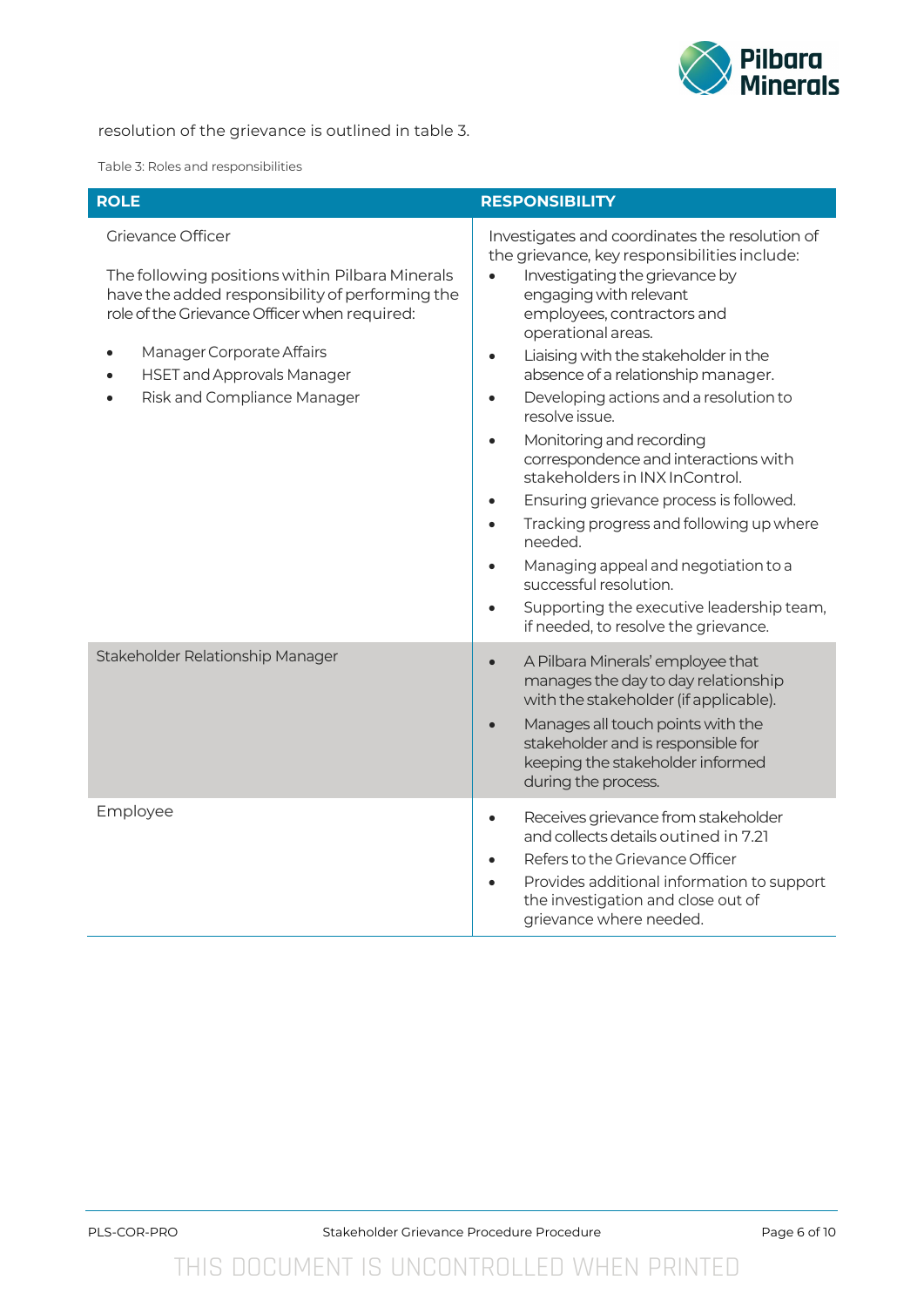

# **7. GRIEVANCE PROCESS**

The process for receiving, assessing, and resolving a stakeholder grievance is outlined in figure 1 below.



Figure 1: Grievance Process

### **7.1 ADMINISTRATION**

The Grievance Officer is responsible for the administration of the grievance including all correspondence, coordination of the internal investigation, development of a resolution, maintaining a log in INX InControl (internal and external actions and interactions) and engaging with the stakeholder concerned. The employee who receives the grievance is responsible for obtaining as many of the details outlined in 7.2.1 and emailing the details of the grievance to the Grievance Officer.

### **7.2 METHODS FOR RECEIVING GRIEVANCES**

#### **7.2.1 FACE TO FACE OR VIA TELETHON**

If a grievance if lodged by phone or face to face it is the responsibility of the employee receiving the grievance to:

- Record details of the grievance including:
- date, time, who it involved, a summary of the grievance.
- Ask the stakeholder to provide their details:
- full name and contact details including preferred contact method.
- Advise the stakeholder that the Grievance Officer will be in contact shortly.
- Employee then provides all these details in an email to the Grievance Officer.

#### **7.2.2 ELECTRONIC OR WRITTEN**

Employees who receive a grievance via email or the website contact form should forward this

PLS-COR-PRO Stakeholder Grievance Procedure Procedure Procedure Page 7 of 10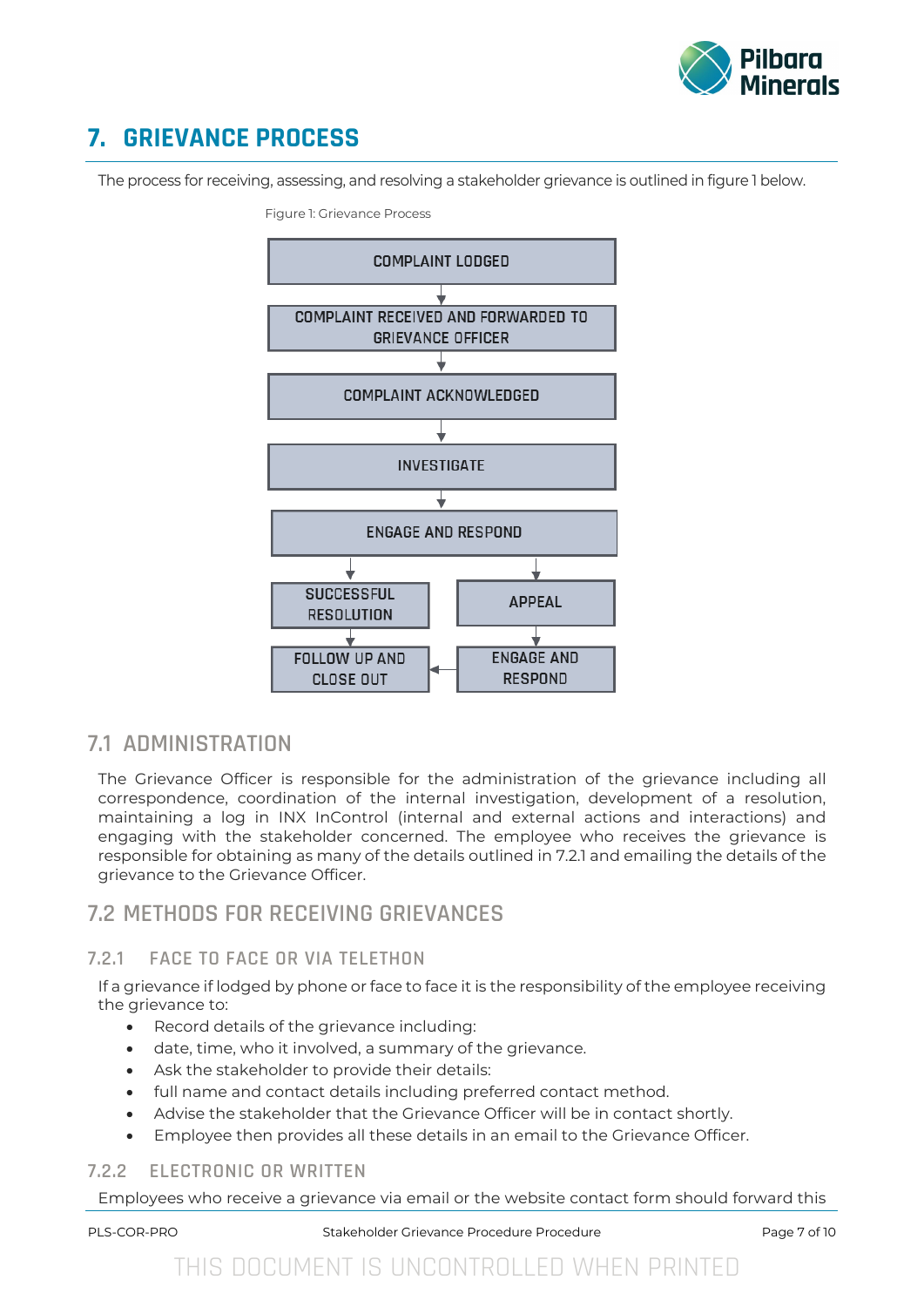

immediately to the Grievance Officer who will review and manage the process in accordance with this procedure.

#### **7.3 RECORD**

<span id="page-7-0"></span>The Grievance Officer is responsible for logging and maintaining an accurate and detailed record of the investigation and interaction with external and internal stakeholders in the INX InControl system.

### **7.4 ACKNOWLEDGEMENT**

Stakeholders will receive a formal acknowledgement of their grievance, a summary and an outline of the process to resolve the grievance including an expected timeline for investigation and response from the allocated Grievance Officer within five (5) business days. This acknowledgement will be made in writing via email to the stakeholders' nominated email address. In a case where an email address is not available, this contact will be made via phone. At this point of contact there may be a requirement for the stakeholder to provide additional information to assist in investigation of the grievance.

### **7.5 SCREEN**

| <b>CATEGORY</b>    | <b>GRIEVANCE</b><br><b>DESCRIPTION</b>                                                                                                                                                                                                                 | <b>MANAGEMENT APPROACH</b>                                                                                                                                                                                                     |
|--------------------|--------------------------------------------------------------------------------------------------------------------------------------------------------------------------------------------------------------------------------------------------------|--------------------------------------------------------------------------------------------------------------------------------------------------------------------------------------------------------------------------------|
| Level 1            | Where the issue that<br>resulted in the<br>grievance is already<br>being addressed<br>internally and an answer<br>can be provided without<br>escalation.                                                                                               | To be managed and responded to by the Grievance<br>Officer.                                                                                                                                                                    |
| $ $ evel $2$       | Grievance categorised<br>as a once off situation,<br>localised, can be resolved<br>at an operational level and<br>unlikely to escalate and<br>impact Pilbara Minerals'<br>reputation.                                                                  | To be managed by the Grievance Officer. The operational<br>area lead should be notified and involved in the<br>investigation, mediation and response.                                                                          |
| Level <sub>3</sub> | Repeated, widespread<br>or high-profile grievance<br>that may impact<br>negatively on Pilbara<br>Minerals' business,<br>operations or reputation. It<br>may be a serious breach<br>of compliance or an<br>incident that has had<br>significant impact. | Prioritised with organisation and led by a member of<br>the executive leadership team<br>e.g. the Chief Operating Officer. These level grievances<br>may require notifying the appropriate government<br>regulatory authority. |

### **7.6 INVESTIGATE AND ACT**

In line with the categories above, a Level 1 grievance will be managed and responded to directly by the Grievance Officer.

PLS-COR-PRO Stakeholder Grievance Procedure Procedure Procedure Page 8 of 10

# THIS DOCUMENT IS UNCONTROLLED WHEN PRINTED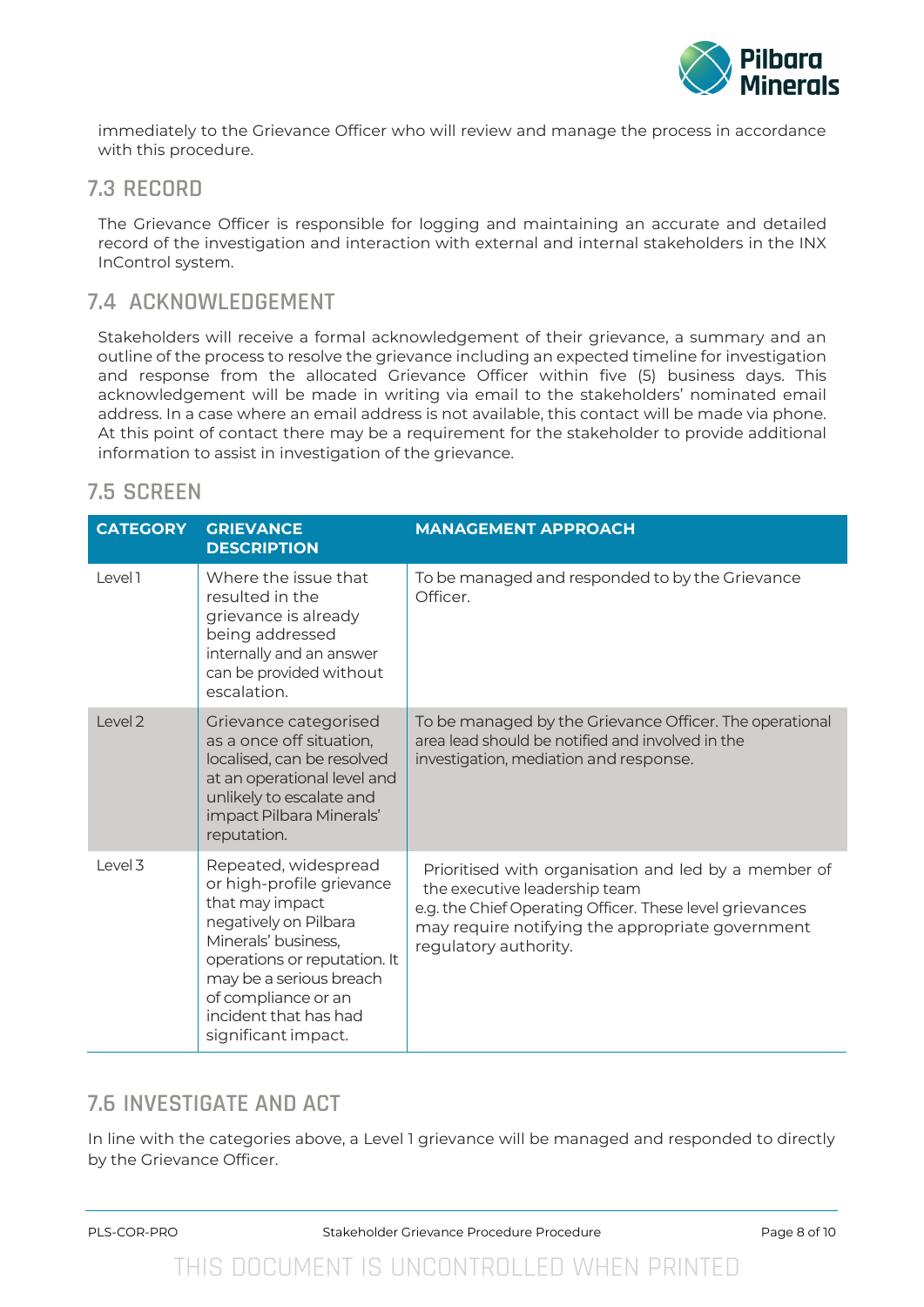

The investigation of a Level 2 grievance will be led by the Grievance Officer, activities could include document gathering, site visits, interviews internally and engagement with stakeholders. As well as developing a plan on how the grievance will be resolved. A Level 3 grievance will be led at the executive leadership level of the organisation and may involve engagement with regulatory authorities dependent on the nature of the grievance.

All investigative findings will be used to assess the grievance. The Grievance Officer is responsible for ensuring all information is documented in INX InControl systm. As well as assigning and monitoring actions to ensure all actions are completed within the nominated timeframe. Where needed, the Grievance Officer may escalate the grievance to the Executive Leadership team. Once all actions are completed and the

Grievance Officer is satisfied the grievance has been resolved, then the Grievance Officer will develop a response and respond to the stakeholder via their preferred contact method. Where a Stakeholder Relationship Manager is involved, the Grievance Officer should discuss with the Stakeholder Relationship Manager who is the best person to provide the response. Responses should be provided by phone and then followed up in writing (where possible).

### **7.7 FOLLOW UP AND CLOSE OUT**

Within two weeks of the formal response, the Grievance Officer or stakeholder relationship manager will contact the stakeholder to understand whether the stakeholder is still satisfied with the response and the process to which the grievance was resolved. A detailed file note will be created to ensure this feedback is documented internally. If the stakeholder identifies any issues with the process or grievance, then it is the responsibility of the Grievance Officer to ensure these are addressed and resolved and where appropriate changes made to the process to improve it. If needed, the Grievance Officer will continue to engage with the stakeholder until a satisfactory outcome is achieved for both parties.

### **7.8 APPEAL**

In the case that the stakeholder is not satisfied with the resolution and the proposed actions to rectify the grievance, the Grievance Officer will escalate the grievance to the executive leadership team. All documentation will be provided to the executive leadership team for review and the determination of whether further action is required to resolve the grievance. To support Pilbara Minerals' commitment to ensuring all stakeholders' grievances are addressed and resolved, it may at times call on advice and/or mediation from an independent party to ensure parties can reach a satisfactory outcome.

### **7.9 REPORTING AND MONITORING**

Stakeholder grievances will be reported quarterly to the Sustainability Working Group which will review grievances to understand any trends and ensure grievances are being assessed and addressed appropriately in line with this procedure.

To support Pilbara Minerals' commitment to transparency, grievances will be publicly disclosed, as

aggregated data to maintain stakeholder confidentiality, in Pilbara Minerals' Annual Sustainability Report